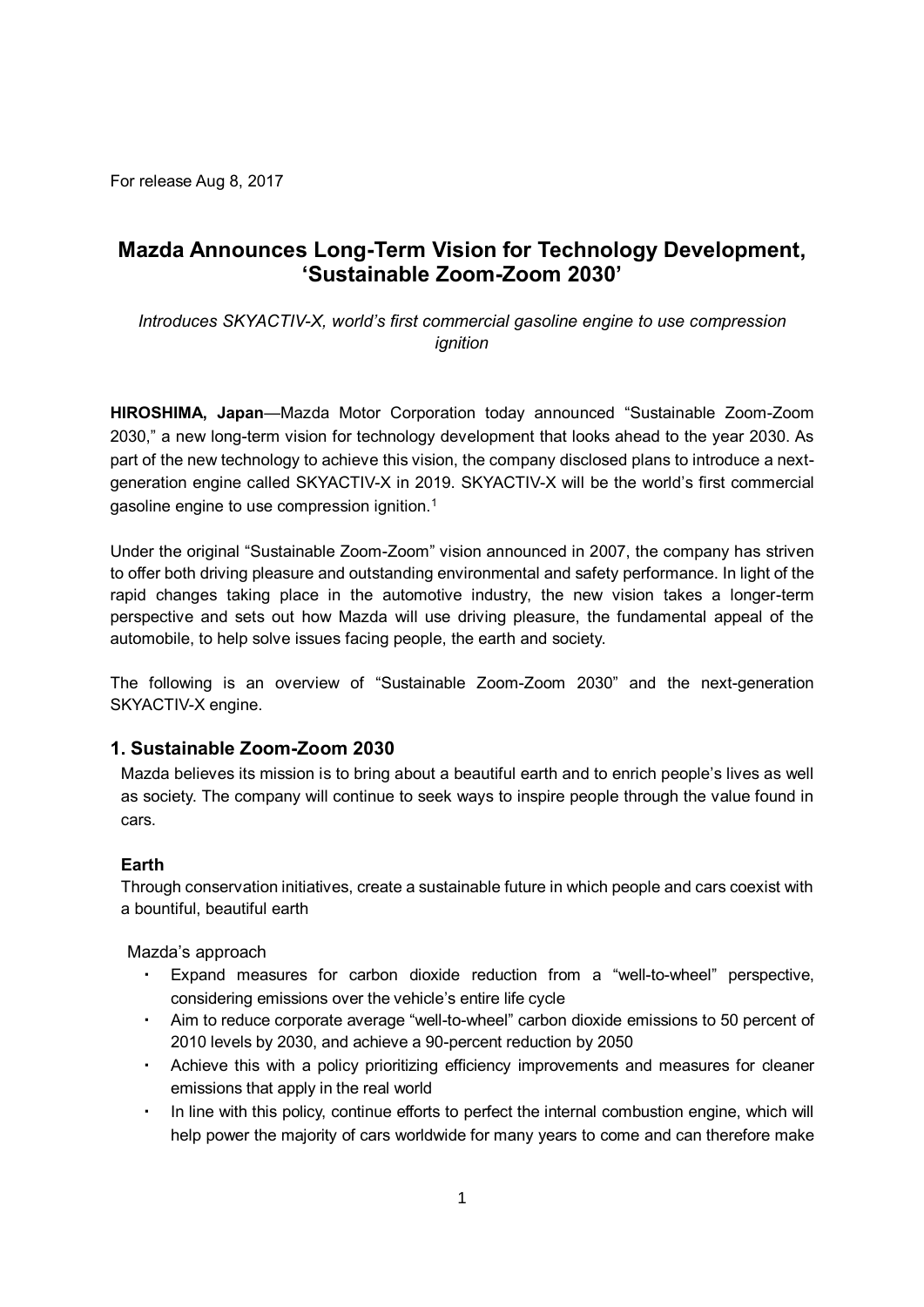the greatest contribution to reducing carbon dioxide emissions, and combine the results with effective electrification technologies

From 2019, start introducing electric vehicles and other electric drive technologies in regions that use a high ratio of clean energy for power generation or restrict certain vehicles to reduce air pollution

## **Society**

Through cars and a society that provide safety and peace of mind, create a system that enriches people's lives by offering unrestricted mobility to people everywhere

Mazda's approach

- Develop more advanced safety technologies under the Mazda Proactive Safety philosophy, working toward the goal of eliminating traffic accidents
- Further enhance safety fundamentals, such as correct driving position, pedal layout and good visibility, and standardize them across all models
- ・ Promote further standardization of i-ACTIVSENSE advanced safety features, which help drivers recognize and assess potential hazards; in addition to Japan, where they are already becoming standard, gradually make these technologies standard in other markets starting in 2018
- ・ Begin testing of autonomous driving technologies currently being developed in line with Mazda's human-centered Mazda Co-Pilot Concept<sup>2</sup> in 2020, aiming to make the system standard on all models by 2025
- ・ Using connectivity technologies, create a new business model that enables car owners to support the needs of people in depopulated areas and those who have difficulty getting around

### **People**

Enhance customers' mental well-being with the satisfaction that comes from protecting the earth and contributing to society with a car that offers true driving pleasure

Mazda's approach

- Pursue an enhanced *Jinba-ittai* driving feel that will unlock people's potential and revitalize them mentally and physically
- Based on the philosophy of "breathing life into the car," further develop KODO design to raise vehicle design to the level of art that enriches the emotional lives of all who see it

## **2. SKYACTIV-X next-generation engine**

Technological innovations

- SKYACTIV-X is the world's first commercial gasoline engine to use compression ignition, in which the fuel-air mixture ignites spontaneously when compressed by the piston
- ・ A proprietary combustion method called Spark Controlled Compression Ignition